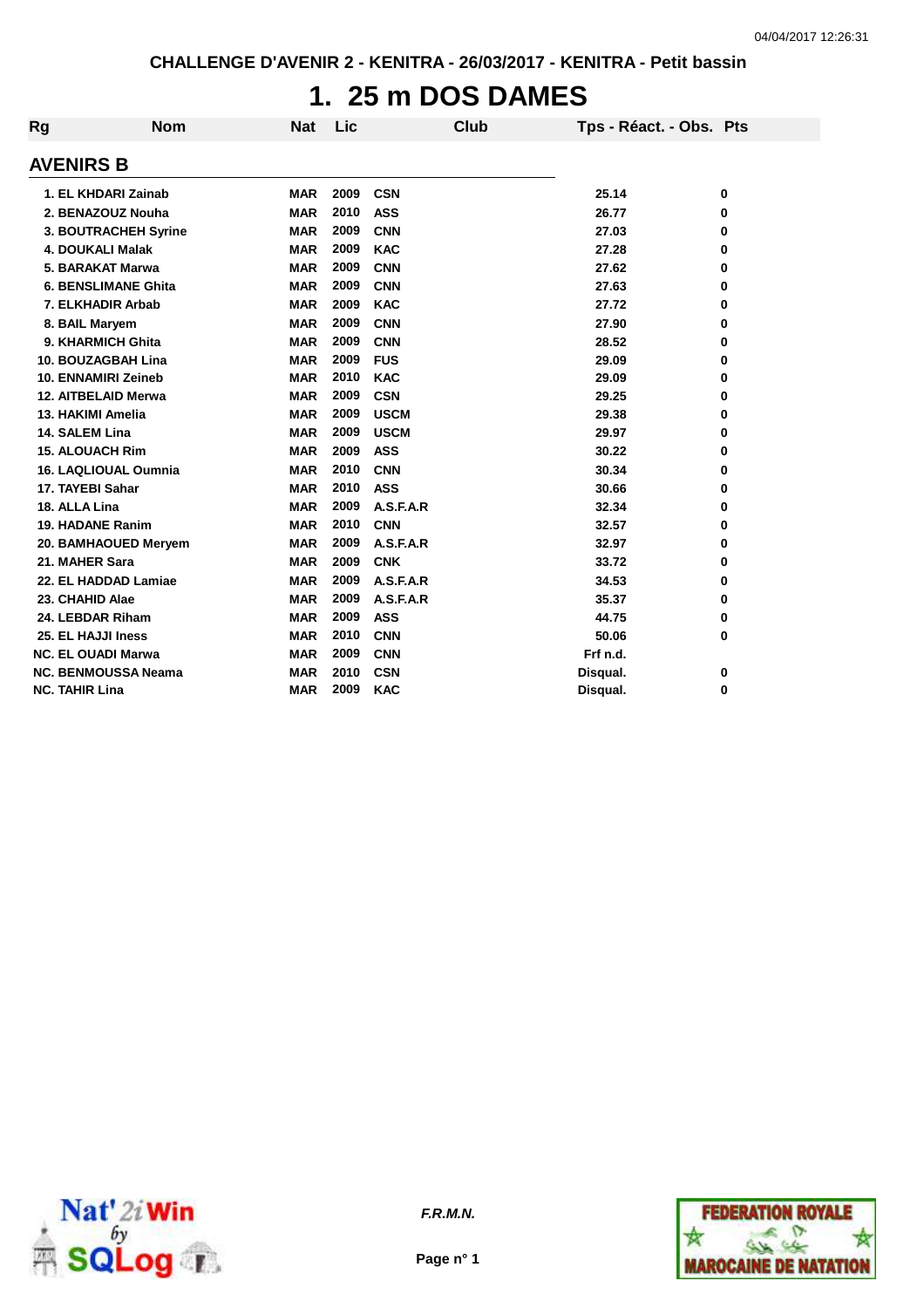## **2. 25 m DOS MESSIEURS**

| <b>Rg</b>        | <b>Nom</b>                           | <b>Nat</b> | Lic  |             | Club | Tps - Réact. - Obs. Pts |   |
|------------------|--------------------------------------|------------|------|-------------|------|-------------------------|---|
| <b>AVENIRS B</b> |                                      |            |      |             |      |                         |   |
|                  | 1. NEJJAR Sami                       | <b>MAR</b> | 2009 | <b>USCM</b> |      | 23.85                   | 0 |
|                  | 2. LAHIANE Saad                      | <b>MAR</b> | 2009 | <b>USCM</b> |      | 24.78                   | 0 |
|                  | 3. GHZALA Mohamed Islam              | <b>MAR</b> | 2009 | <b>FUS</b>  |      | 24.90                   | 0 |
|                  | 4. DRISSI Ayoub                      | <b>MAR</b> | 2009 | <b>CSN</b>  |      | 25.19                   | 0 |
|                  | 5. EL MEJDOUB Mohamed Taha           | <b>MAR</b> | 2009 | <b>ASS</b>  |      | 26.84                   | 0 |
|                  | <b>6. EL AMRANI Ali</b>              | <b>MAR</b> | 2009 | <b>CNN</b>  |      | 27.33                   | 0 |
|                  | 7. MAACH Houssam Badreddine          | <b>MAR</b> | 2010 | <b>CNN</b>  |      | 27.78                   | 0 |
|                  | 8. TIKKI Mohamed Reda                | <b>MAR</b> | 2010 | <b>ASS</b>  |      | 27.90                   | 0 |
|                  | 9. BELKADI Mohamed Ilyas             | MAR        | 2009 | A.S.F.A.R   |      | 28.19                   | 0 |
|                  | <b>10. FOUKAHY Omar</b>              | MAR        | 2009 | <b>FUS</b>  |      | 28.46                   | 0 |
| 11. HADRI IIyas  |                                      | <b>MAR</b> | 2009 | <b>CSN</b>  |      | 29.44                   | 0 |
|                  | <b>12. BENCHEKROUN Mohamed Selim</b> | <b>MAR</b> | 2009 | <b>CNN</b>  |      | 30.44                   | 0 |
|                  | 13. BARAKAT Rayane                   | <b>MAR</b> | 2009 | <b>ASS</b>  |      | 30.81                   | 0 |
|                  | 14. OBILAT Houssam Eddine            | <b>MAR</b> | 2010 | <b>CSN</b>  |      | 32.50                   | 0 |
|                  | 15. ELHACHEMI Salaheddine            | MAR        | 2009 | <b>ASS</b>  |      | 32.53                   | 0 |
|                  | 16. ELHACHEMI Badereddine            | MAR        | 2009 | <b>ASS</b>  |      | 34.25                   | 0 |
|                  | 17. QARRO Mahdi                      | <b>MAR</b> | 2010 | <b>KAC</b>  |      | 34.44                   | 0 |
|                  | <b>18. FEKHARI Youssef</b>           | <b>MAR</b> | 2009 | A.S.F.A.R   |      | 34.68                   | 0 |
|                  | 19. EL AMMARI Adam                   | <b>MAR</b> | 2010 | <b>ASS</b>  |      | 35.40                   | 0 |
| 20. MITTA Amine  |                                      | <b>MAR</b> | 2010 | <b>CSN</b>  |      | 38.41                   | 0 |
|                  | 21. KARROUK BAAYL Ahmed Zajer        | <b>MAR</b> | 2010 | <b>CNK</b>  |      | 42.16                   | 0 |
|                  | 22. LAHLOU Taha                      | <b>MAR</b> | 2009 | <b>ASS</b>  |      | 45.28                   | 0 |
|                  | 23. EL AMMARI Ayoub                  | <b>MAR</b> | 2009 | <b>ASS</b>  |      | 1:06.59                 | 0 |
|                  | <b>NC. NAIT MBARK Aymane</b>         | <b>MAR</b> | 2009 | <b>CNN</b>  |      | Frf n.d.                |   |
|                  | <b>NC. OUASMINE Marouane</b>         | MAR        | 2009 | <b>KAC</b>  |      | Frf n.d.                |   |
|                  | <b>NC. CHEBIHI Ahmed Amine</b>       | <b>MAR</b> | 2009 | <b>KAC</b>  |      | Frf n.d.                |   |
|                  | <b>NC. ESSALFATI Mohamed</b>         | <b>MAR</b> | 2009 | <b>KAC</b>  |      | Disqual.                | 0 |
|                  | <b>NC. MOUNZIH Yahya</b>             | <b>MAR</b> | 2009 | <b>ASS</b>  |      | Disqual.                | 0 |
|                  | <b>NC. NADIR Rayane</b>              | <b>MAR</b> | 2010 | <b>ASS</b>  |      | Disqual.                | 0 |
|                  | <b>NC. AISSAOUI Souhail</b>          | MAR        | 2009 | <b>CNN</b>  |      | Disqual.                | 0 |
|                  | <b>NC. HASSOUN Rayane</b>            | <b>MAR</b> | 2009 | <b>CSN</b>  |      | Disqual.                | 0 |



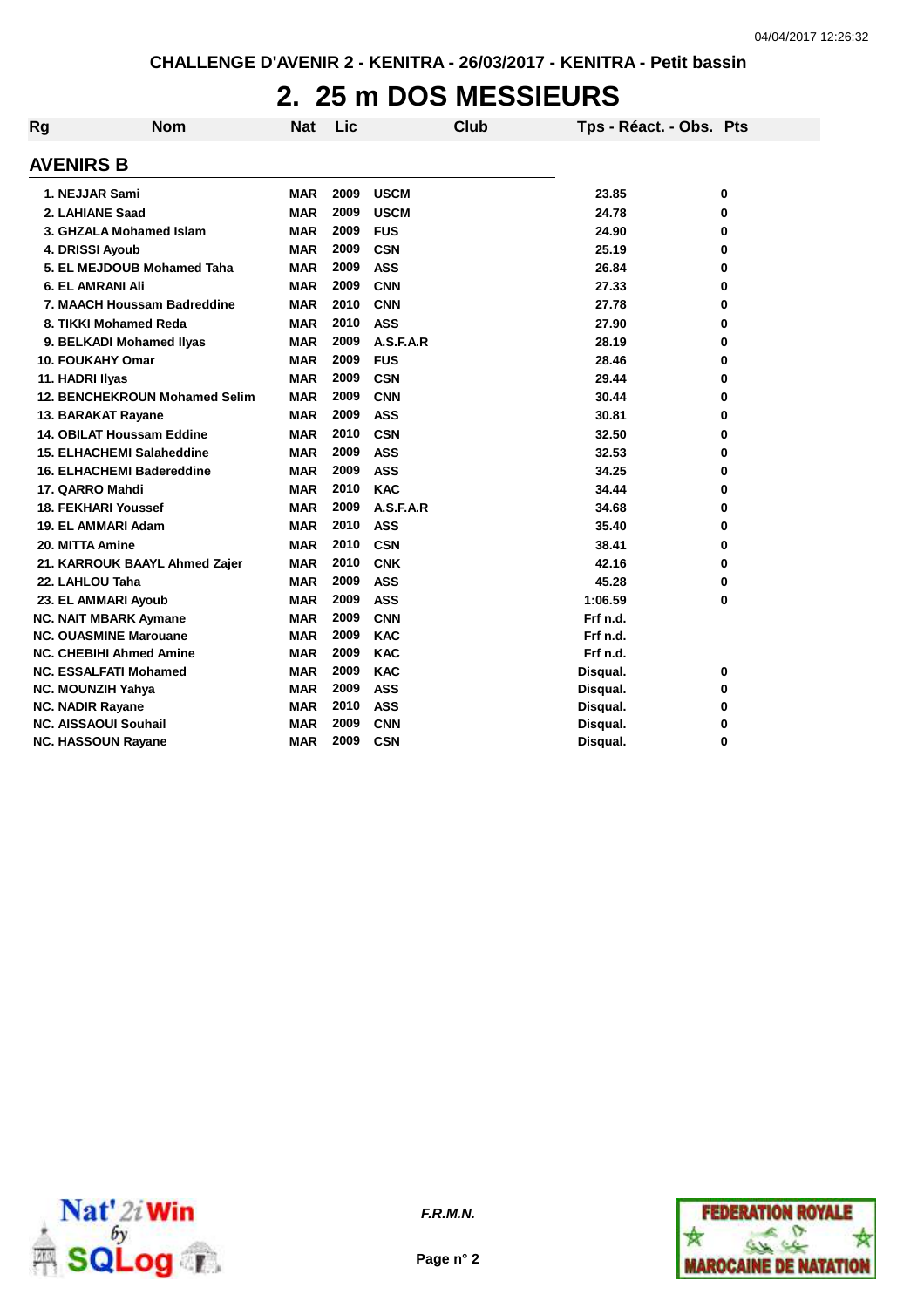# **3. 50 m DOS DAMES**

| Rg               | <b>Nom</b>                   | <b>Nat</b> | Lic  | Club        | Tps - Réact. - Obs. Pts |     |
|------------------|------------------------------|------------|------|-------------|-------------------------|-----|
| <b>AVENIRS A</b> |                              |            |      |             |                         |     |
|                  | 1. SEJJARI Aya               | <b>MAR</b> | 2008 | <b>FUS</b>  | 49.87                   | 159 |
|                  | 2. SOUALHINE Zineb           | <b>MAR</b> | 2008 | <b>FUS</b>  | 54.34                   | 123 |
|                  | 3. BOUJENDAR Maria           | <b>MAR</b> | 2008 | <b>FUS</b>  | 55.92                   | 113 |
|                  | 4. ELADEL Rim                | <b>MAR</b> | 2008 | <b>ASS</b>  | 56.49                   | 109 |
|                  | 5. ANEB Nouhaila             | <b>MAR</b> | 2008 | <b>KAC</b>  | 56.57                   | 109 |
|                  | 6. ARAB Sarah                | <b>MAR</b> | 2008 | <b>USCM</b> | 57.72                   | 103 |
|                  | 7. HAMMOUGUA Amal            | <b>MAR</b> | 2008 | <b>CSN</b>  | 57.93                   | 101 |
|                  | 8. SEMLALI Aya               | <b>MAR</b> | 2008 | <b>KAC</b>  | 58.44                   | 99  |
|                  | 9. GUENDOUF Hiba             | <b>MAR</b> | 2008 | <b>KAC</b>  | 59.97                   | 91  |
|                  | 10. MOUMNI Roeya Amina       | <b>MAR</b> | 2008 | <b>CNN</b>  | 1:00.35                 | 90  |
|                  | 11. OU-BERRI Sofia           | <b>MAR</b> | 2008 | <b>KAC</b>  | 1:00.84                 | 88  |
|                  | 12. ELAMRAOUI Ayat           | <b>MAR</b> | 2008 | <b>FUS</b>  | 1:00.88                 | 87  |
|                  | <b>13. BENMIMOUN Lina</b>    | <b>MAR</b> | 2008 | <b>CNN</b>  | 1:02.06                 | 82  |
|                  | <b>14. BOUSSNEN Zineb</b>    | <b>MAR</b> | 2008 | A.S.F.A.R   | 1:02.56                 | 80  |
|                  | <b>15. HANZAZI Nour</b>      | <b>MAR</b> | 2008 | A.S.F.A.R   | 1:04.19                 | 74  |
|                  | 16. HADDAD Hiba              | <b>MAR</b> | 2008 | <b>ASS</b>  | 1:04.97                 | 72  |
|                  | 17. ALAOUI Safa              | <b>MAR</b> | 2008 | <b>CNN</b>  | 1:05.22                 | 71  |
|                  | 18. ESSADIQ Riham            | <b>MAR</b> | 2008 | A.S.F.A.R   | 1:05.31                 | 71  |
|                  | 19. ELGUEDDARI Imane         | <b>MAR</b> | 2008 | <b>CSN</b>  | 1:07.37                 | 64  |
|                  | 20. KADRI Sanae              | <b>MAR</b> | 2008 | <b>KAC</b>  | 1:09.26                 | 59  |
|                  | 21. MARHFOUR Hiba            | <b>MAR</b> | 2008 | <b>FUS</b>  | 1:09.33                 | 59  |
|                  | 22. LAZREQ Rania             | <b>MAR</b> | 2008 | <b>CNN</b>  | 1:09.47                 | 59  |
|                  | 23. ACHIBANE Khawla          | <b>MAR</b> | 2008 | <b>CNN</b>  | 1:09.56                 | 58  |
|                  | 24. EL MEKAOUI Nour          | <b>MAR</b> | 2008 | A.S.F.A.R   | 1:10.34                 | 56  |
| 25. RABHI Hiba   |                              | <b>MAR</b> | 2008 | <b>USCM</b> | 1:11.94                 | 53  |
|                  | 26. BENMIMOUN Sara           | <b>MAR</b> | 2008 | <b>CNN</b>  | 1:12.34                 | 52  |
| 27. HAFDI Sara   |                              | <b>MAR</b> | 2008 | <b>KAC</b>  | 1:15.06                 | 46  |
|                  | 28. RABHI Nour               | <b>MAR</b> | 2008 | <b>USCM</b> | 1:17.25                 | 42  |
|                  | 29. EL GADIRI Safae          | <b>MAR</b> | 2008 | <b>ASS</b>  | 1:17.59                 | 42  |
|                  | 30. EL BAROUDI Rime          | <b>MAR</b> | 2008 | A.S.F.A.R   | 1:25.03                 | 32  |
| 31. AJANA Lina   |                              | <b>MAR</b> | 2008 | <b>ASS</b>  | 1:29.59                 | 27  |
|                  | NC. KRAOUCH Alae Maryam      | <b>MAR</b> | 2008 | <b>CNN</b>  | Frf n.d.                |     |
|                  | <b>NC. IBNOUHSEINE Ranya</b> | <b>MAR</b> | 2008 | A.S.F.A.R   | Disqual.                | 0   |





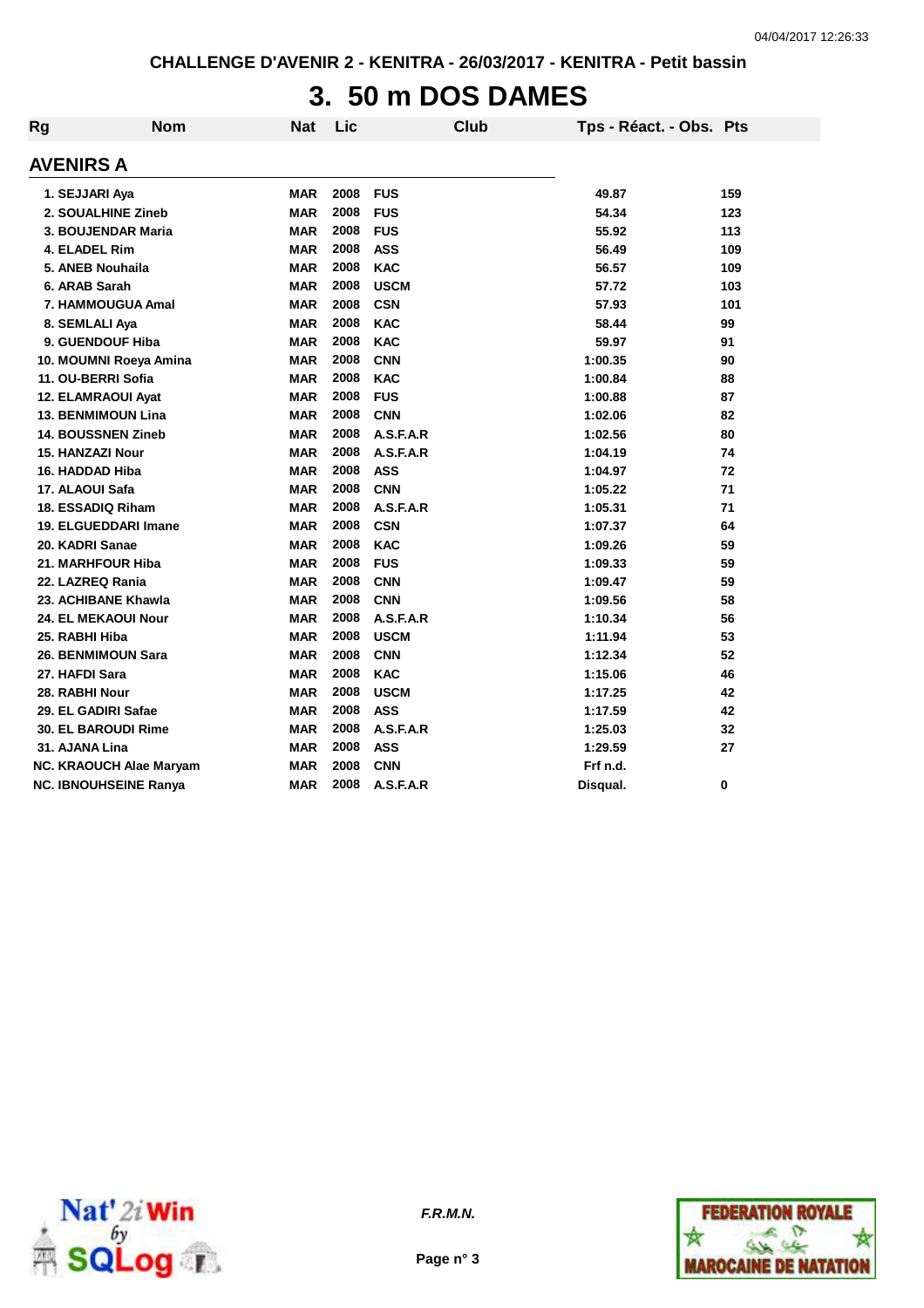## **4. 50 m DOS MESSIEURS**

| Rg | <b>Nom</b>                      | <b>Nat</b> | Lic  | Club        | Tps - Réact. - Obs. Pts |     |
|----|---------------------------------|------------|------|-------------|-------------------------|-----|
|    | AVENIRS A                       |            |      |             |                         |     |
|    | 1. SAADANI Akram                | <b>MAR</b> | 2008 | <b>ASS</b>  | 45.60                   | 146 |
|    | 2. BENAHMED Amine               | <b>MAR</b> | 2008 | <b>FUS</b>  | 49.72                   | 113 |
|    | 3. IDRISSI FAKHREDDINE Amine    | <b>MAR</b> | 2008 | <b>FUS</b>  | 50.90                   | 105 |
|    | 4. LAAREJ Yahia                 | <b>MAR</b> | 2008 | <b>FUS</b>  | 51.08                   | 104 |
|    | 5. LAQLIOUAL Mourad             | <b>MAR</b> | 2008 | <b>CNN</b>  | 54.35                   | 86  |
|    | 6. AIT ALI Nezar                | <b>MAR</b> | 2008 | <b>CNN</b>  | 54.66                   | 85  |
|    | 7. KETTANI Anas                 | <b>MAR</b> | 2008 | <b>FUS</b>  | 55.73                   | 80  |
|    | 8. EL HASSANI Taha              | <b>MAR</b> | 2008 | <b>FUS</b>  | 56.50                   | 77  |
|    | 9. MAROUDI Mohammed Taha        | <b>MAR</b> | 2008 | <b>ASS</b>  | 57.16                   | 74  |
|    | 10. BARAKAT Rayane              | <b>MAR</b> | 2008 | <b>CNN</b>  | 57.28                   | 73  |
|    | <b>11. MAANINOU Youssef</b>     | <b>MAR</b> | 2008 | <b>USCM</b> | 57.29                   | 73  |
|    | <b>12. LAHDADI Amir</b>         | <b>MAR</b> | 2008 | <b>USCM</b> | 57.41                   | 73  |
|    | <b>13. BENAMAR Khalil</b>       | <b>MAR</b> | 2008 | <b>USCM</b> | 58.69                   | 68  |
|    | 14. BEN SEGHIR Bachir           | <b>MAR</b> | 2008 | A.S.F.A.R   | 1:00.06                 | 64  |
|    | <b>15. MAHTOUTE Majd</b>        | <b>MAR</b> | 2008 | <b>CSN</b>  | 1:00.75                 | 61  |
|    | 15. KASSOU Ahmed Amine          | <b>MAR</b> | 2008 | <b>CSN</b>  | 1:00.75                 | 61  |
|    | <b>17. BOURICH Ali</b>          | <b>MAR</b> | 2008 | A.S.F.A.R   | 1:00.87                 | 61  |
|    | 18. EL HIJAJI Mehdi Zakaria     | <b>MAR</b> | 2008 | <b>ASS</b>  | 1:01.28                 | 60  |
|    | 19. LAASKRI Hamza               | <b>MAR</b> | 2008 | <b>KAC</b>  | 1:01.40                 | 60  |
|    | 20. HAMDANE Bakr Chihabeddine   | <b>MAR</b> | 2008 | <b>ASS</b>  | 1:02.25                 | 57  |
|    | 21. BENELHADJ Mohamed Said      | <b>MAR</b> | 2008 | <b>CSN</b>  | 1:02.69                 | 56  |
|    | 22. ECHOUAIBI Ahmed Bachir      | <b>MAR</b> | 2008 | <b>KAC</b>  | 1:03.21                 | 55  |
|    | 23. BOUNAJMA Hamza              | <b>MAR</b> | 2008 | <b>USCM</b> | 1:03.33                 | 54  |
|    | 24. TAOURTI Saad                | <b>MAR</b> | 2008 | A.S.F.A.R   | 1:04.41                 | 52  |
|    | 25. ABAKKAS Nizar               | <b>MAR</b> | 2008 | <b>KAC</b>  | 1:04.53                 | 51  |
|    | <b>26. OUAMALICH Asad</b>       | <b>MAR</b> | 2008 | <b>KAC</b>  | 1:04.75                 | 51  |
|    | 27. KHATORI Yahya               | <b>MAR</b> | 2008 | <b>CNN</b>  | 1:06.65                 | 46  |
|    | 28. AGNAOU Adnane               | <b>MAR</b> | 2008 | <b>USCM</b> | 1:08.93                 | 42  |
|    | 29. ELMIR Rayan                 | <b>MAR</b> | 2008 | <b>ASS</b>  | 1:09.44                 | 41  |
|    | 30. KARBAL Mohamed Yasser       | <b>MAR</b> | 2008 | A.S.F.A.R   | 1:09.69                 | 41  |
|    | 31. ABBAR Youssef               | <b>MAR</b> | 2008 | <b>CNK</b>  | 1:10.91                 | 38  |
|    | 32. LACHGAR Rayane              | <b>MAR</b> | 2008 | <b>CSN</b>  | 1:13.06                 | 35  |
|    | 33. ALAMI YADRI Yassine         | <b>MAR</b> | 2008 | <b>CNN</b>  | 1:14.69                 | 33  |
|    | 34. OUHAMMOU Khalil Ibrahim     | <b>MAR</b> | 2008 | <b>CNN</b>  | 1:20.09                 | 27  |
|    | <b>NC. ELAKADI Mohamed</b>      | <b>MAR</b> | 2008 | ASS         | Frf exc.                |     |
|    | <b>NC. ETTOUIL Aymane</b>       | <b>MAR</b> | 2008 | <b>ASS</b>  | Frf exc.                |     |
|    | <b>NC. SAFAR Idriss</b>         | <b>MAR</b> | 2008 | ASS         | Frf exc.                |     |
|    | <b>NC. JABRANI Amine</b>        | <b>MAR</b> | 2008 | <b>USCM</b> | Frf n.d.                |     |
|    | NC. AMMOR Rayane Mohammed       | <b>MAR</b> | 2008 | <b>USCM</b> | Frf n.d.                |     |
|    | NC. SAYDI Mohammed El Mehdi     | <b>MAR</b> | 2008 | <b>USCM</b> | Frf n.d.                |     |
|    | <b>AVENIRS B</b>                |            |      |             |                         |     |
|    | <b>NC. BENAMAR Mohamed Said</b> | MAR        | 2009 | <b>KAC</b>  | Frf exc.                |     |



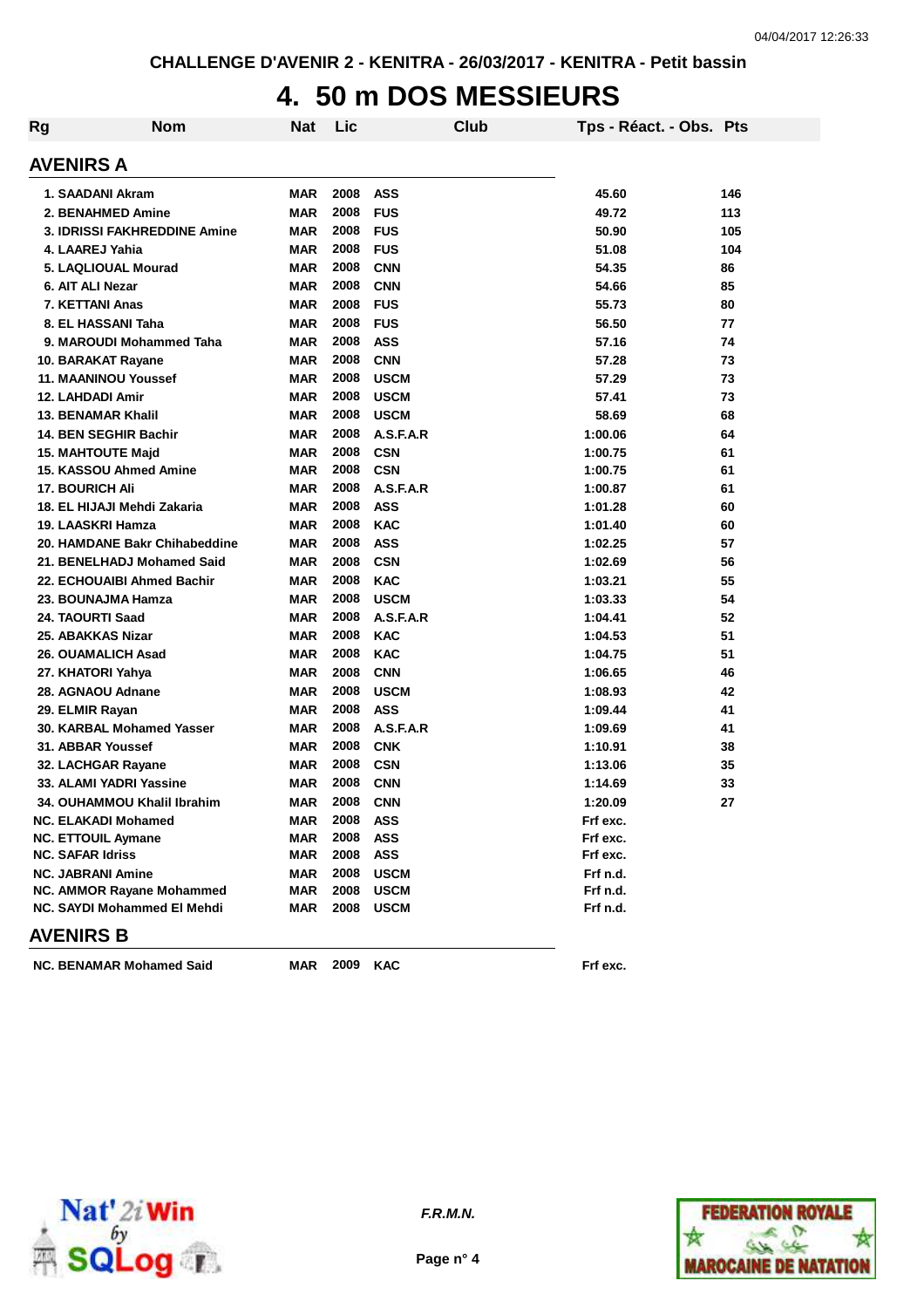### **5. 25 m NAGE LIBRE DAMES**

| Rg | <b>Nom</b>                    | <b>Nat</b> | Lic  | <b>Club</b> | Tps - Réact. - Obs. Pts |          |
|----|-------------------------------|------------|------|-------------|-------------------------|----------|
|    | <b>AVENIRS B</b>              |            |      |             |                         |          |
|    | 1. LAHLIMI Malak              | <b>MAR</b> | 2009 | <b>ACK</b>  | 19.38                   | 0        |
|    | 2. EL KHDARI Zainab           | <b>MAR</b> | 2009 | <b>CSN</b>  | 20.06                   | $\bf{0}$ |
|    | 3. BENSLIMANE Ghita           | <b>MAR</b> | 2009 | <b>CNN</b>  | 21.90                   | 0        |
|    | <b>4. BOUTRACHEH Syrine</b>   | <b>MAR</b> | 2009 | <b>CNN</b>  | 22.25                   | $\bf{0}$ |
|    | 5. KHARMICH Ghita             | <b>MAR</b> | 2009 | <b>CNN</b>  | 22.35                   | 0        |
|    | 6. AITBELAID Merwa            | <b>MAR</b> | 2009 | <b>CSN</b>  | 23.50                   | 0        |
|    | 7. DOUKALI Malak              | <b>MAR</b> | 2009 | <b>KAC</b>  | 24.19                   | $\bf{0}$ |
|    | 8. TAYEBI Sahar               | <b>MAR</b> | 2010 | <b>ASS</b>  | 24.47                   | 0        |
|    | 9. BARAKAT Marwa              | <b>MAR</b> | 2009 | <b>CNN</b>  | 24.50                   | 0        |
|    | 10. ALLA Lina                 | <b>MAR</b> | 2009 | A.S.F.A.R   | 24.94                   | 0        |
|    | 11. HAKIMI Amelia             | <b>MAR</b> | 2009 | <b>USCM</b> | 25.07                   | 0        |
|    | 12. BOUZAGBAH Lina            | <b>MAR</b> | 2009 | <b>FUS</b>  | 25.75                   | 0        |
|    | 13. ENNAMIRI Zeineb           | <b>MAR</b> | 2010 | <b>KAC</b>  | 25.97                   | 0        |
|    | 14. BAIL Maryem               | <b>MAR</b> | 2009 | <b>CNN</b>  | 26.37                   | 0        |
|    | <b>15. ALOUACH Rim</b>        | <b>MAR</b> | 2009 | <b>ASS</b>  | 27.00                   | 0        |
|    | <b>16. ELKHADIR Arbab</b>     | <b>MAR</b> | 2009 | <b>KAC</b>  | 27.38                   | 0        |
|    | 17. BENAZOUZ Nouha            | <b>MAR</b> | 2010 | <b>ASS</b>  | 27.66                   | 0        |
|    | 18. BAMHAOUED Meryem          | <b>MAR</b> | 2009 | A.S.F.A.R   | 27.75                   | 0        |
|    | <b>19. LAQLIOUAL Oumnia</b>   | <b>MAR</b> | 2010 | <b>CNN</b>  | 28.13                   | 0        |
|    | 20. EL HADDAD Lamiae          | <b>MAR</b> | 2009 | A.S.F.A.R   | 28.92                   | 0        |
|    | 21. SALEM Lina                | <b>MAR</b> | 2009 | <b>USCM</b> | 29.57                   | 0        |
|    | 22. HADANE Ranim              | <b>MAR</b> | 2010 | <b>CNN</b>  | 31.69                   | 0        |
|    | 23. TAHIR Lina                | <b>MAR</b> | 2009 | <b>KAC</b>  | 31.75                   | 0        |
|    | 24. CHAHID Alae               | <b>MAR</b> | 2009 | A.S.F.A.R   | 33.62                   | 0        |
|    | 25. MAHER Sara                | <b>MAR</b> | 2009 | <b>CNK</b>  | 34.10                   | 0        |
|    | 26. LEBDAR Riham              | <b>MAR</b> | 2009 | <b>ASS</b>  | 37.43                   | 0        |
|    | 27. BENMOUSSA Neama           | <b>MAR</b> | 2010 | <b>CSN</b>  | 38.21                   | 0        |
|    | 28. EL HAJJI Iness            | <b>MAR</b> | 2010 | <b>CNN</b>  | 42.01                   | 0        |
|    | <b>NC. EL BOUCHIKHI Hajar</b> | <b>MAR</b> | 2009 | <b>ACK</b>  | Frf n.d.                |          |
|    | <b>NC. EL OUADI Marwa</b>     | <b>MAR</b> | 2009 | <b>CNN</b>  | Frf n.d.                |          |



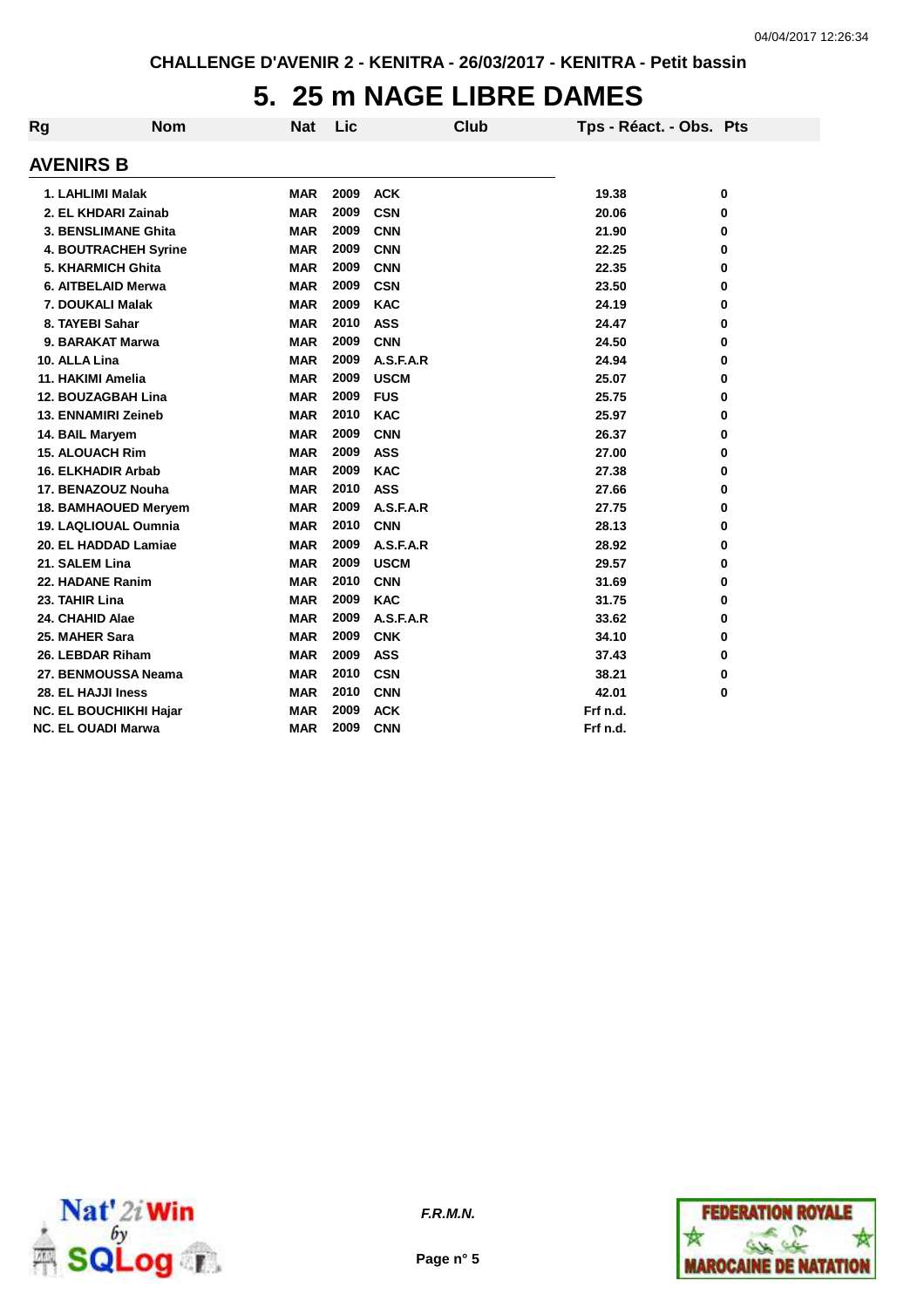### **6. 25 m NAGE LIBRE MESSIEURS**

| Rg                       | <b>Nom</b>                       | <b>Nat</b> | Lic  | Club        | Tps - Réact. - Obs. Pts |   |
|--------------------------|----------------------------------|------------|------|-------------|-------------------------|---|
| <b>AVENIRS B</b>         |                                  |            |      |             |                         |   |
| 1. KAMAL Omar            |                                  | <b>MAR</b> | 2009 | <b>USCM</b> | 18.70                   | 0 |
| 2. NEJJAR Sami           |                                  | <b>MAR</b> | 2009 | <b>USCM</b> | 19.00                   | 0 |
| 3. DRISSI Ayoub          |                                  | <b>MAR</b> | 2009 | <b>CSN</b>  | 19.59                   | 0 |
|                          | <b>4. LAHIANE Saad</b>           | <b>MAR</b> | 2009 | <b>USCM</b> | 20.07                   | 0 |
|                          | 5. EL MEJDOUB Mohamed Taha       | MAR        | 2009 | <b>ASS</b>  | 21.85                   | 0 |
|                          | 6. AISSAOUI Souhail              | MAR        | 2009 | <b>CNN</b>  | 23.06                   | 0 |
|                          | 7. MAACH Houssam Badreddine      | <b>MAR</b> | 2010 | <b>CNN</b>  | 23.94                   | 0 |
|                          | 8. ELHACHEMI Salaheddine         | <b>MAR</b> | 2009 | <b>ASS</b>  | 24.12                   | 0 |
|                          | 9. BENCHEKROUN Mohamed Selim     | <b>MAR</b> | 2009 | <b>CNN</b>  | 24.25                   | 0 |
| 10. HADRI Ilyas          |                                  | MAR        | 2009 | <b>CSN</b>  | 24.38                   | 0 |
|                          | 10. BELKADI Mohamed Ilyas        | <b>MAR</b> | 2009 | A.S.F.A.R   | 24.38                   | 0 |
|                          | 12. TIKKI Mohamed Reda           | <b>MAR</b> | 2010 | <b>ASS</b>  | 25.25                   | 0 |
|                          | <b>13. FEKHARI Youssef</b>       | <b>MAR</b> | 2009 | A.S.F.A.R   | 25.44                   | 0 |
|                          | 14. OBILAT Houssam Eddine        | <b>MAR</b> | 2010 | <b>CSN</b>  | 26.28                   | 0 |
| <b>15. EL AMRANI Ali</b> |                                  | MAR        | 2009 | <b>CNN</b>  | 26.34                   | 0 |
|                          | <b>16. ELHACHEMI Badereddine</b> | <b>MAR</b> | 2009 | <b>ASS</b>  | 26.47                   | 0 |
| 17. NADIR Rayane         |                                  | <b>MAR</b> | 2010 | <b>ASS</b>  | 27.38                   | 0 |
|                          | 18. MOUNZIH Yahya                | <b>MAR</b> | 2009 | <b>ASS</b>  | 27.59                   | 0 |
|                          | 19. HASSOUN Rayane               | <b>MAR</b> | 2009 | <b>CSN</b>  | 28.31                   | 0 |
|                          | 20. BARAKAT Rayane               | <b>MAR</b> | 2009 | <b>ASS</b>  | 29.16                   | 0 |
|                          | 21. KARROUK BAAYL Ahmed Zajer    | <b>MAR</b> | 2010 | <b>CNK</b>  | 30.66                   | 0 |
|                          | 22. EL AMMARI Adam               | <b>MAR</b> | 2010 | <b>ASS</b>  | 30.72                   | 0 |
| 23. LAHLOU Taha          |                                  | <b>MAR</b> | 2009 | <b>ASS</b>  | 36.62                   | 0 |
| 24. QARRO Mahdi          |                                  | <b>MAR</b> | 2010 | <b>KAC</b>  | 37.76                   | 0 |
|                          | <b>NC. ESSALFATI Mohamed</b>     | <b>MAR</b> | 2009 | <b>KAC</b>  | Frf n.d.                |   |
|                          | <b>NC. NAIT MBARK Aymane</b>     | <b>MAR</b> | 2009 | <b>CNN</b>  | Frf n.d.                |   |
| <b>NC. MITTA Amine</b>   |                                  | <b>MAR</b> | 2010 | <b>CSN</b>  | Frf n.d.                |   |
|                          | <b>NC. OUASMINE Marouane</b>     | <b>MAR</b> | 2009 | <b>KAC</b>  | Frf n.d.                |   |
|                          | <b>NC. CHEBIHI Ahmed Amine</b>   | <b>MAR</b> | 2009 | <b>KAC</b>  | Frf n.d.                |   |
|                          | <b>NC. EL AMMARI Ayoub</b>       | <b>MAR</b> | 2009 | <b>ASS</b>  | Disqual.                | 0 |



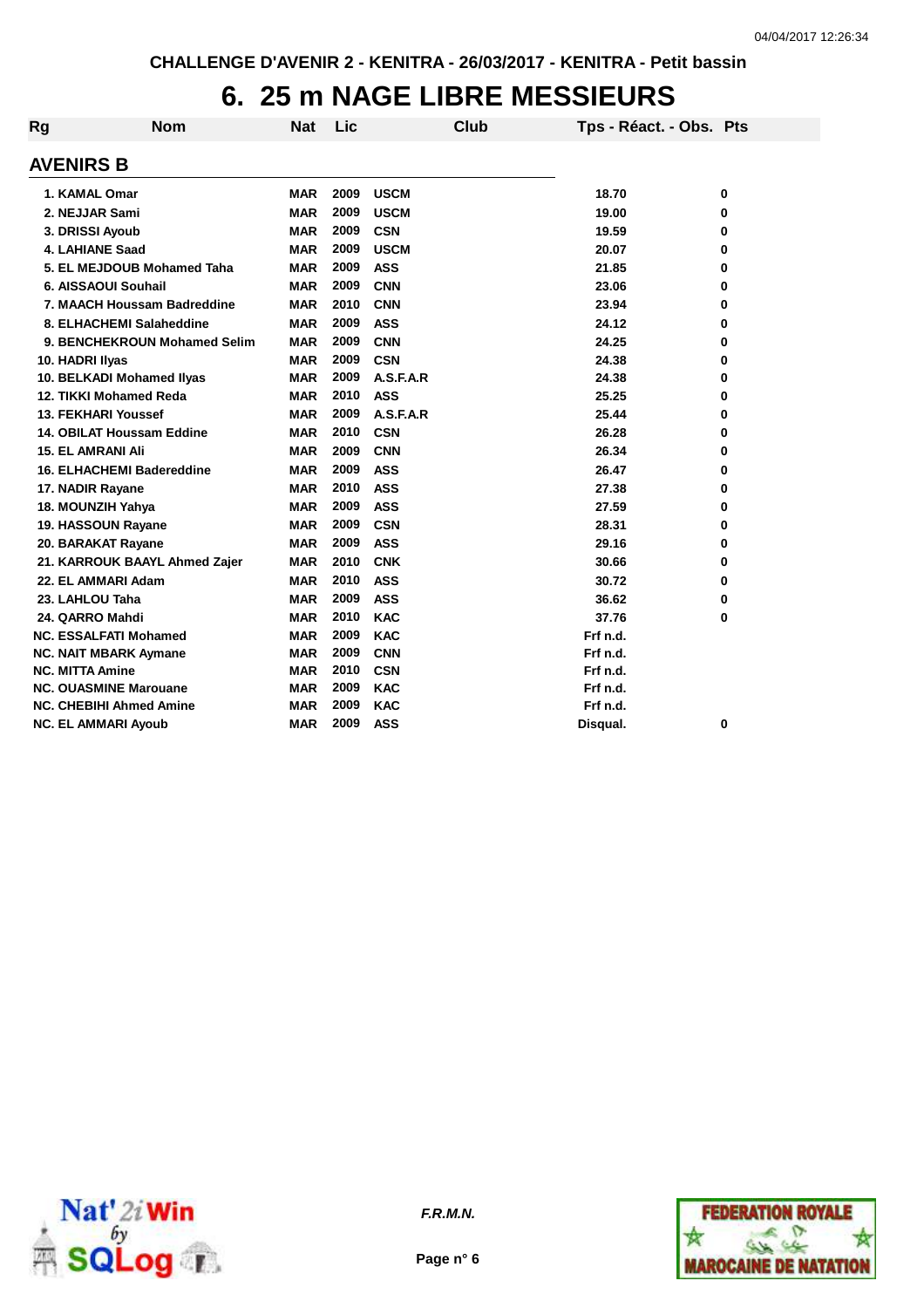### **7. 50 m NAGE LIBRE DAMES**

| Rg | <b>Nom</b>                     | <b>Nat</b> | Lic  | <b>Club</b> | Tps - Réact. - Obs. Pts |     |
|----|--------------------------------|------------|------|-------------|-------------------------|-----|
|    | <b>AVENIRS A</b>               |            |      |             |                         |     |
|    | 1. SEJJARI Aya                 | <b>MAR</b> | 2008 | <b>FUS</b>  | 43.10                   | 166 |
|    | 2. ARAB Sarah                  | <b>MAR</b> | 2008 | <b>USCM</b> | 44.78                   | 148 |
|    | 3. SEMLALI Aya                 | <b>MAR</b> | 2008 | <b>KAC</b>  | 46.28                   | 134 |
|    | 4. ELADEL Rim                  | <b>MAR</b> | 2008 | <b>ASS</b>  | 47.41                   | 125 |
|    | 5. ANEB Nouhaila               | <b>MAR</b> | 2008 | <b>KAC</b>  | 49.25                   | 111 |
|    | <b>6. GUENDOUF Hiba</b>        | <b>MAR</b> | 2008 | <b>KAC</b>  | 49.41                   | 110 |
|    | <b>7. EL MEKAOUI Nour</b>      | <b>MAR</b> | 2008 | A.S.F.A.R   | 51.00                   | 100 |
|    | 8. BOUJENDAR Maria             | <b>MAR</b> | 2008 | <b>FUS</b>  | 51.84                   | 95  |
|    | 9. ALAOUI Safa                 | <b>MAR</b> | 2008 | <b>CNN</b>  | 52.32                   | 93  |
|    | <b>10. HAMMOUGUA Amal</b>      | <b>MAR</b> | 2008 | <b>CSN</b>  | 52.55                   | 92  |
|    | 11. ACHIBANE Khawla            | <b>MAR</b> | 2008 | <b>CNN</b>  | 52.56                   | 92  |
|    | 12. LAZREQ Rania               | <b>MAR</b> | 2008 | <b>CNN</b>  | 53.00                   | 89  |
|    | 13. MOUMNI Roeya Amina         | <b>MAR</b> | 2008 | <b>CNN</b>  | 53.22                   | 88  |
|    | <b>14. BOUSSNEN Zineb</b>      | <b>MAR</b> | 2008 | A.S.F.A.R   | 56.31                   | 74  |
|    | <b>15. BENMIMOUN Lina</b>      | <b>MAR</b> | 2008 | <b>CNN</b>  | 56.71                   | 73  |
|    | <b>16. ELGUEDDARI Imane</b>    | <b>MAR</b> | 2008 | <b>CSN</b>  | 59.14                   | 64  |
|    | 17. HADDAD Hiba                | <b>MAR</b> | 2008 | <b>ASS</b>  | 1:00.04                 | 61  |
|    | <b>18. EL BAROUDI Rime</b>     | <b>MAR</b> | 2008 | A.S.F.A.R   | 1:00.31                 | 60  |
|    | 19. ELAMRAOUI Ayat             | <b>MAR</b> | 2008 | <b>FUS</b>  | 1:00.69                 | 59  |
|    | 20. RABHI Nour                 | <b>MAR</b> | 2008 | <b>USCM</b> | 1:01.82                 | 56  |
|    | 21. ESSADIQ Riham              | <b>MAR</b> | 2008 | A.S.F.A.R   | 1:03.09                 | 53  |
|    | 22. IDHYA Nada                 | <b>MAR</b> | 2008 | <b>CNK</b>  | 1:03.28                 | 52  |
|    | 23. HANZAZI Nour               | <b>MAR</b> | 2008 | A.S.F.A.R   | 1:03.31                 | 52  |
|    | 24. IBNOUHSEINE Ranya          | <b>MAR</b> | 2008 | A.S.F.A.R   | 1:03.35                 | 52  |
|    | 25. AJANA Lina                 | <b>MAR</b> | 2008 | <b>ASS</b>  | 1:04.72                 | 49  |
|    | 26. EL GADIRI Safae            | <b>MAR</b> | 2008 | <b>ASS</b>  | 1:06.54                 | 45  |
|    | 27. BENMIMOUN Sara             | <b>MAR</b> | 2008 | <b>CNN</b>  | 1:07.19                 | 44  |
|    | 28. MARHFOUR Hiba              | <b>MAR</b> | 2008 | <b>FUS</b>  | 1:10.31                 | 38  |
|    | 29. KADRI Sanae                | <b>MAR</b> | 2008 | <b>KAC</b>  | 1:11.22                 | 36  |
|    | 30. RABHI Hiba                 | <b>MAR</b> | 2008 | <b>USCM</b> | 1:13.00                 | 34  |
|    | 31. HAFDI Sara                 | <b>MAR</b> | 2008 | <b>KAC</b>  | 1:14.53                 | 32  |
|    | <b>NC. MESKINE Aroua</b>       | <b>MAR</b> | 2008 | <b>ACK</b>  | Frf n.d.                |     |
|    | <b>NC. ELHATABI Amira</b>      | <b>MAR</b> | 2008 | <b>CNK</b>  | Frf n.d.                |     |
|    | <b>NC. KRAOUCH Alae Maryam</b> | <b>MAR</b> | 2008 | <b>CNN</b>  | Frf n.d.                |     |
|    | NC. BENBRAHIM Soraya           | <b>MAR</b> | 2008 | <b>USCM</b> | Frf n.d.                |     |
|    | <b>NC. OU-BERRI Sofia</b>      | <b>MAR</b> | 2008 | <b>KAC</b>  | Frf n.d.                |     |





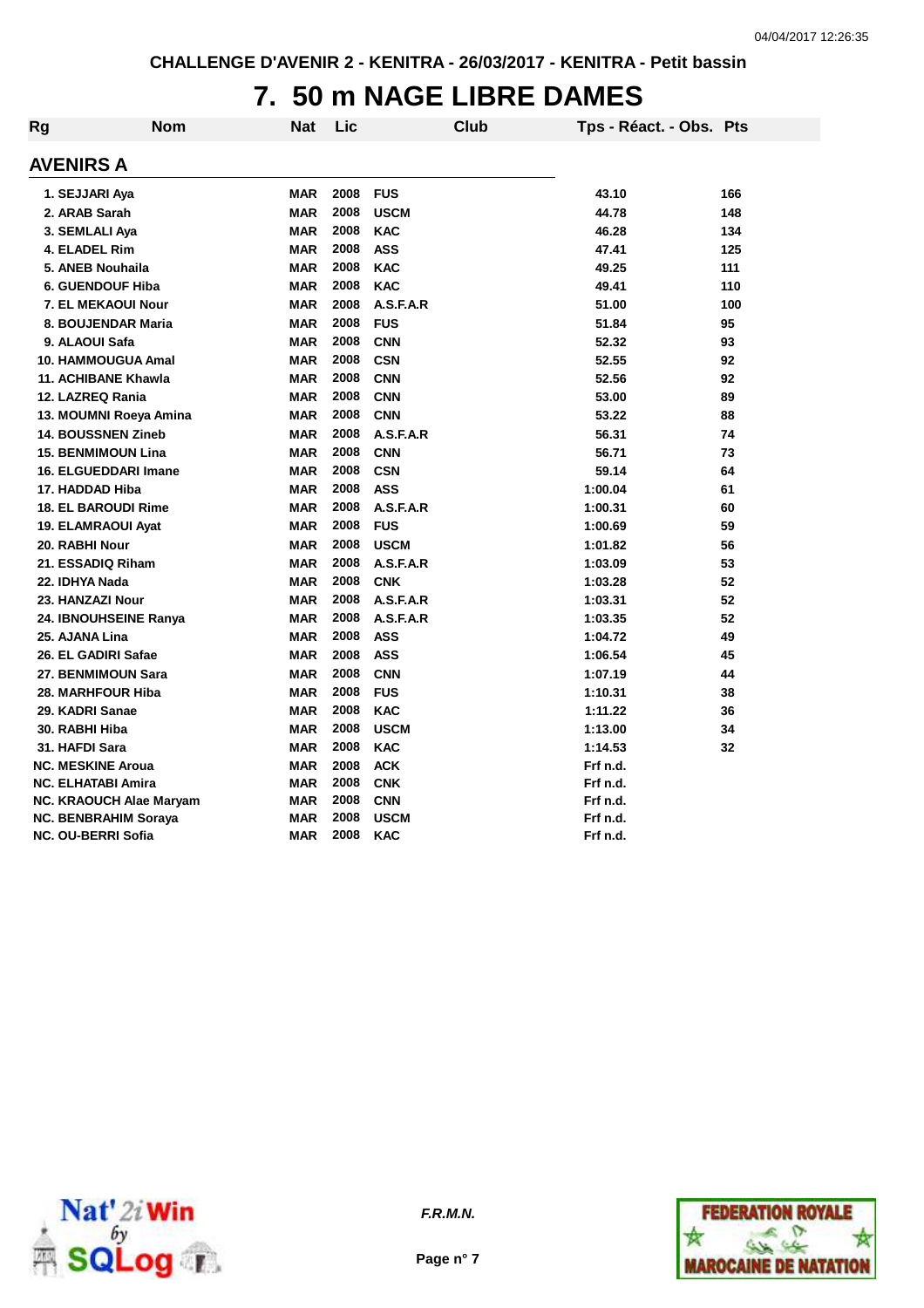#### **8. 50 m NAGE LIBRE MESSIEURS**

| Rg | <b>Nom</b>                                              | <b>Nat</b>               | Lic          | Club                     | Tps - Réact. - Obs. Pts |     |
|----|---------------------------------------------------------|--------------------------|--------------|--------------------------|-------------------------|-----|
|    | <b>AVENIRS A</b>                                        |                          |              |                          |                         |     |
|    | 1. EL MECHRAFI Noamane                                  | <b>MAR</b>               | 2008         | <b>USCM</b>              | 39.71                   | 146 |
|    | 2. AMRANI Ouweis                                        | <b>MAR</b>               | 2008         | <b>CNN</b>               | 40.00                   | 142 |
|    | 3. GHOUDANE Fadi                                        | <b>MAR</b>               | 2008         | <b>CSN</b>               | 40.94                   | 133 |
|    | 4. MAANINOU Youssef                                     | <b>MAR</b>               | 2008         | <b>USCM</b>              | 42.72                   | 117 |
|    | 5. ELMAZOUNI Rayane                                     | <b>MAR</b>               | 2008         | <b>CSN</b>               | 42.84                   | 116 |
|    | <b>6. IDRISSI FAKHREDDINE Amine</b>                     | <b>MAR</b>               | 2008         | <b>FUS</b>               | 43.53                   | 110 |
|    | 7. LAQLIOUAL Mourad                                     | <b>MAR</b>               | 2008         | <b>CNN</b>               | 44.00                   | 107 |
|    | 8. HAMDANE Bakr Chihabeddine                            | <b>MAR</b>               | 2008         | <b>ASS</b>               | 45.22                   | 98  |
|    | 9. NOUIRA Jad                                           | <b>MAR</b>               | 2008         | <b>USCM</b>              | 45.34                   | 98  |
|    | 10. KHATORI Yahya                                       | <b>MAR</b>               | 2008         | <b>CNN</b>               | 46.65                   | 90  |
|    | <b>11. BENAHMED Amine</b>                               | <b>MAR</b>               | 2008         | <b>FUS</b>               | 46.68                   | 89  |
|    | 12. LAHDADI Amir                                        | <b>MAR</b>               | 2008         | <b>USCM</b>              | 47.14                   | 87  |
|    | 13. OUHAMMOU Khalil Ibrahim                             | <b>MAR</b>               | 2008         | <b>CNN</b>               | 47.53                   | 85  |
|    | 14. AIT ALI Nezar                                       | <b>MAR</b>               | 2008         | <b>CNN</b>               | 48.68                   | 79  |
|    | <b>15. BENAMAR Khalil</b>                               | <b>MAR</b>               | 2008         | <b>USCM</b>              | 49.03                   | 77  |
|    | <b>16. ECHOUAIBI Ahmed Bachir</b>                       | <b>MAR</b>               | 2008         | <b>KAC</b>               | 49.09                   | 77  |
|    | <b>17. MAHTOUTE Majd</b>                                | <b>MAR</b>               | 2008         | <b>CSN</b>               | 49.35                   | 76  |
|    | <b>18. JABRANI Amine</b>                                | <b>MAR</b>               | 2008         | <b>USCM</b>              | 49.57                   | 75  |
|    | 19. LAASKRI Hamza                                       | <b>MAR</b>               | 2008         | <b>KAC</b>               | 49.65                   | 74  |
|    | 20. BEN SEGHIR Bachir                                   | <b>MAR</b>               | 2008         | A.S.F.A.R                | 49.91                   | 73  |
|    | 21. BOUNAJMA Hamza                                      | <b>MAR</b>               | 2008         | <b>USCM</b>              | 50.00                   | 73  |
|    | 22. LAAREJ Yahia                                        | <b>MAR</b>               | 2008         | <b>FUS</b>               | 50.03                   | 73  |
|    | 23. BARAKAT Rayane                                      | <b>MAR</b>               | 2008         | <b>CNN</b>               | 50.37                   | 71  |
|    | 24. EL HASSANI Taha                                     | <b>MAR</b>               | 2008         | <b>FUS</b>               | 50.62                   | 70  |
|    | 25. MAROUDI Mohammed Taha                               | <b>MAR</b>               | 2008         | <b>ASS</b>               | 50.66                   | 70  |
|    | 26. BENELHADJ Mohamed Said                              | <b>MAR</b>               | 2008         | <b>CSN</b>               | 50.97                   | 69  |
|    | <b>27. BOURICH Ali</b>                                  | <b>MAR</b>               | 2008         | A.S.F.A.R                | 52.73                   | 62  |
|    | 28. TAOURTI Saad                                        | <b>MAR</b>               | 2008         | A.S.F.A.R                | 53.84                   | 58  |
|    | 29. KASSOU Ahmed Amine                                  | <b>MAR</b>               | 2008         | <b>CSN</b>               | 54.85                   | 55  |
|    | 30. EL HIJAJI Mehdi Zakaria                             | <b>MAR</b>               | 2008         | <b>ASS</b>               | 55.31                   | 54  |
|    | 31. AGNAOU Adnane                                       | <b>MAR</b>               | 2008         | <b>USCM</b>              | 55.81                   | 52  |
|    | 32. ABAKKAS Nizar                                       | <b>MAR</b>               | 2008         | <b>KAC</b>               | 58.43                   | 45  |
|    | 33. ELMIR Rayan                                         | <b>MAR</b>               | 2008         | <b>ASS</b>               | 1:01.13                 | 40  |
|    | 34. BEKOURI Mohammed                                    | <b>MAR</b>               | 2008         | <b>IRT</b>               | 1:01.25                 | 39  |
|    | 35. KARBAL Mohamed Yasser                               | MAR                      | 2008         | A.S.F.A.R                | 1:04.97                 | 33  |
|    | 36. KETTANI Anas                                        | <b>MAR</b>               | 2008         | <b>FUS</b>               | 1:06.13                 | 31  |
|    | 37. ALAMI YADRI Yassine                                 | <b>MAR</b>               | 2008         | <b>CNN</b>               | 1:06.63                 | 30  |
|    | 38. ABBAR Youssef                                       | <b>MAR</b>               | 2008<br>2008 | <b>CNK</b>               | 1:09.94<br>1:16.66      | 26  |
|    | 39. LACHGAR Rayane                                      | <b>MAR</b>               | 2008         | <b>CSN</b>               |                         | 20  |
|    | <b>NC. ELAKADI Mohamed</b><br><b>NC. ETTOUIL Aymane</b> | <b>MAR</b><br><b>MAR</b> | 2008         | <b>ASS</b><br><b>ASS</b> | Frf exc.<br>Frf exc.    |     |
|    | <b>NC. SAFAR Idriss</b>                                 | <b>MAR</b>               | 2008         | <b>ASS</b>               | Frf exc.                |     |
|    | NC. AMMOR Rayane Mohammed                               | <b>MAR</b>               | 2008         | <b>USCM</b>              | Frf n.d.                |     |
|    | NC. SAYDI Mohammed El Mehdi                             | <b>MAR</b>               | 2008         | <b>USCM</b>              | Frf n.d.                |     |
|    | <b>NC. OUAMALICH Asad</b>                               | <b>MAR</b>               | 2008         | <b>KAC</b>               | Frf n.d.                |     |
|    | <b>AVENIRS B</b>                                        |                          |              |                          |                         |     |
|    |                                                         |                          | 2009         |                          |                         |     |
|    | <b>NC. BENAMAR Mohamed Said</b>                         | MAR                      |              | <b>KAC</b>               | Frf exc.                |     |



**Page n° 8**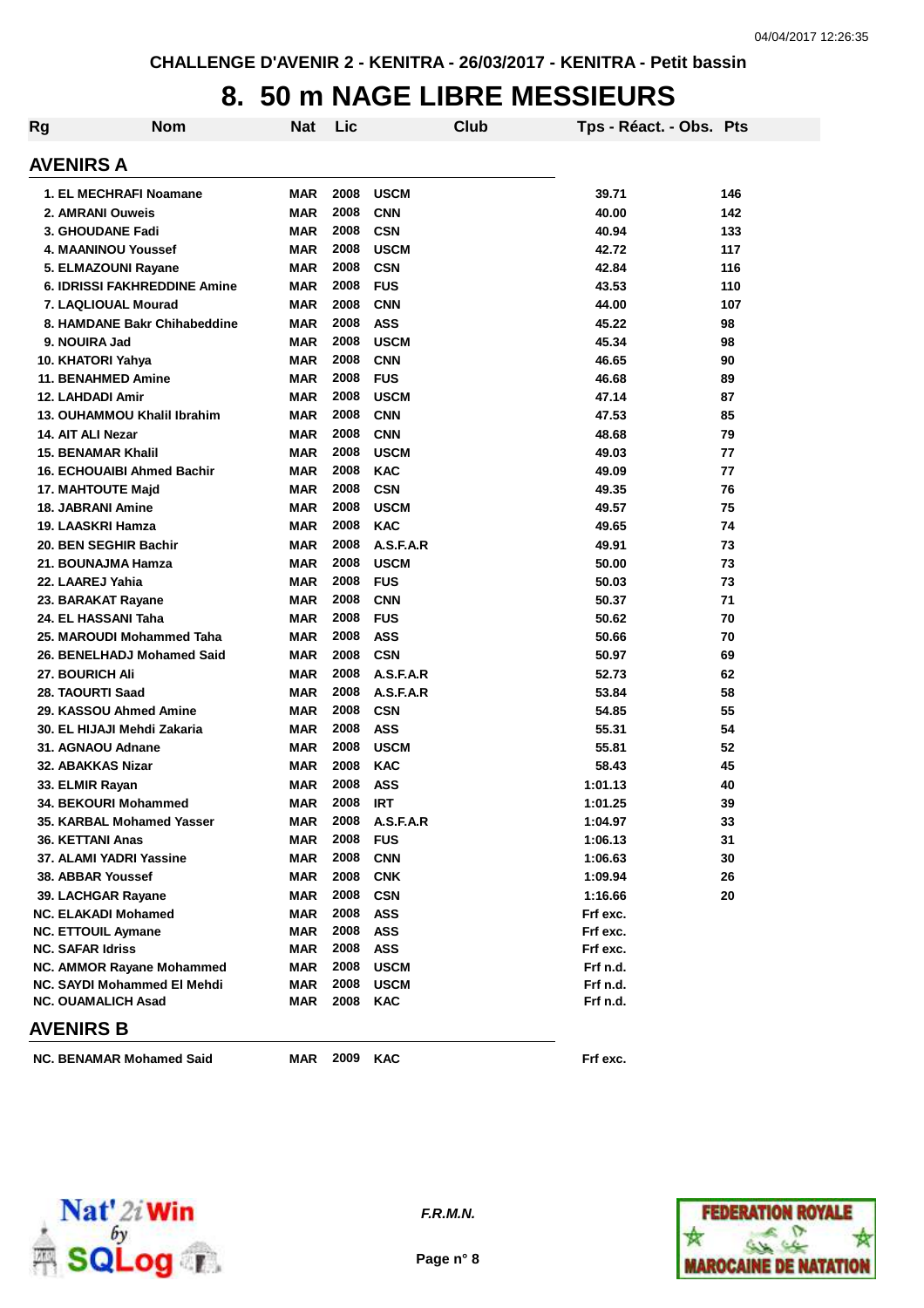**CHALLENGE D'AVENIR 2 - KENITRA - 26/03/2017 - KENITRA - Petit bassin**

# **9. 25 m PAPILLON DAMES**

| Rg                            | <b>Nom</b> | <b>Nat</b> | <b>Lic</b>  | Club | Tps - Réact. - Obs. Pts |  |
|-------------------------------|------------|------------|-------------|------|-------------------------|--|
| <b>AVENIRS B</b>              |            |            |             |      |                         |  |
| 1. LAHLIMI Malak              |            | <b>MAR</b> | 2009<br>ACK |      | 23.00                   |  |
| <b>NC. EL BOUCHIKHI Hajar</b> |            | <b>MAR</b> | 2009 ACK    |      | Frf n.d.                |  |



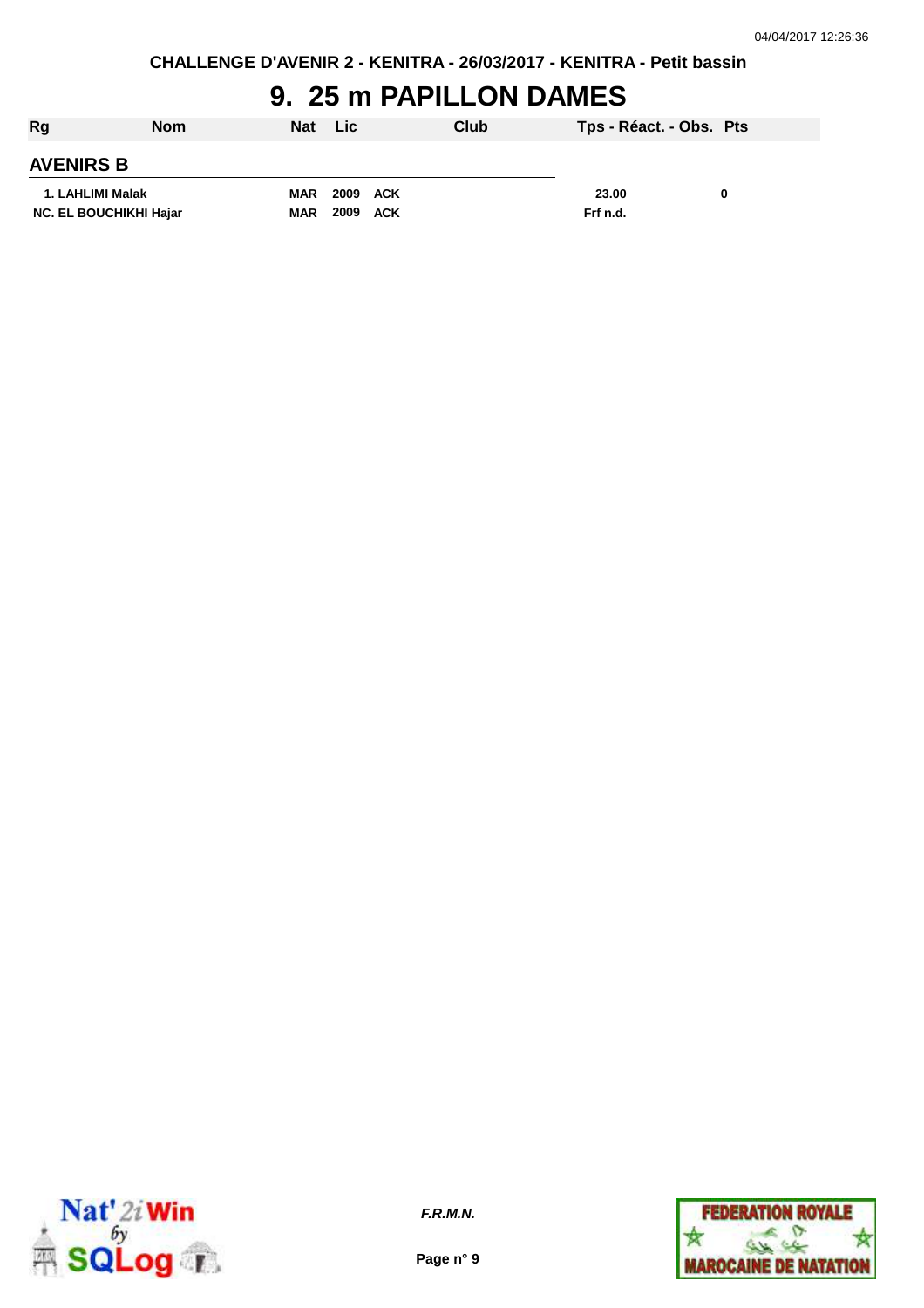**CHALLENGE D'AVENIR 2 - KENITRA - 26/03/2017 - KENITRA - Petit bassin**

### **10. 25 m PAPILLON MESSIEURS**

| <b>Rg</b>        | <b>Nom</b> | <b>Nat</b> | ⊟ Lic |      | Club | Tps - Réact. - Obs. Pts |   |
|------------------|------------|------------|-------|------|------|-------------------------|---|
| <b>AVENIRS B</b> |            |            |       |      |      |                         |   |
| 1. KAMAL Omar    |            | <b>MAR</b> | 2009  | USCM |      | 24.81                   | 0 |



**F.R.M.N.**

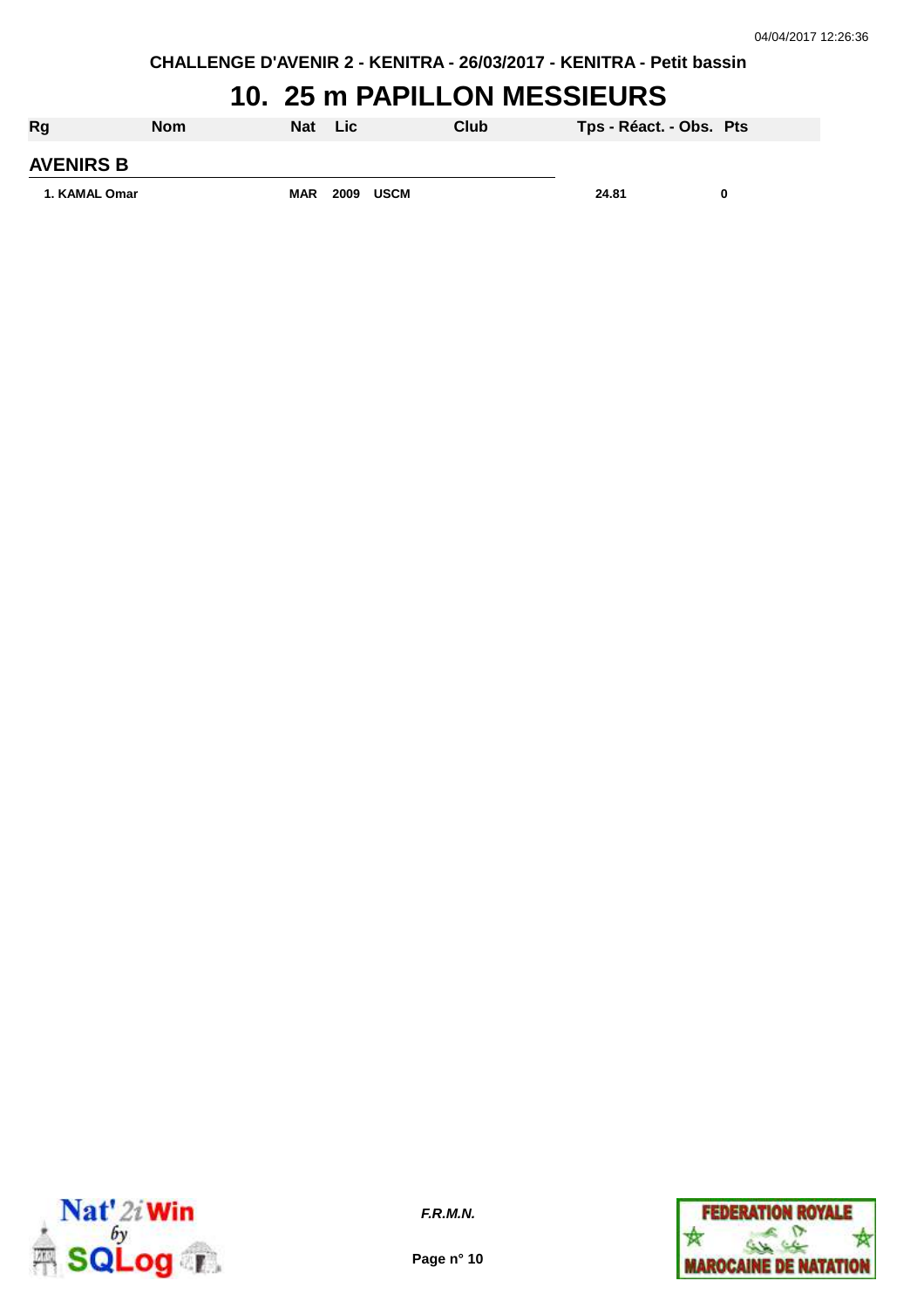## **11. 50 m PAPILLON DAMES**

| Rg                          | <b>Nom</b> | <b>Nat</b> | Lic.            |             | Club | Tps - Réact. - Obs. Pts |    |
|-----------------------------|------------|------------|-----------------|-------------|------|-------------------------|----|
| AVENIRS A                   |            |            |                 |             |      |                         |    |
| 1. IDHYA Nada               |            | <b>MAR</b> | <b>2008 CNK</b> |             |      | 1:31.58                 | 18 |
| <b>NC. MESKINE Aroua</b>    |            | <b>MAR</b> | 2008 ACK        |             |      | Frf n.d.                |    |
| <b>NC. ELHATABI Amira</b>   |            | <b>MAR</b> | 2008            | CNK         |      | Frf n.d.                |    |
| <b>NC. BENBRAHIM Soraya</b> |            | <b>MAR</b> | 2008            | <b>USCM</b> |      | Frf n.d.                |    |



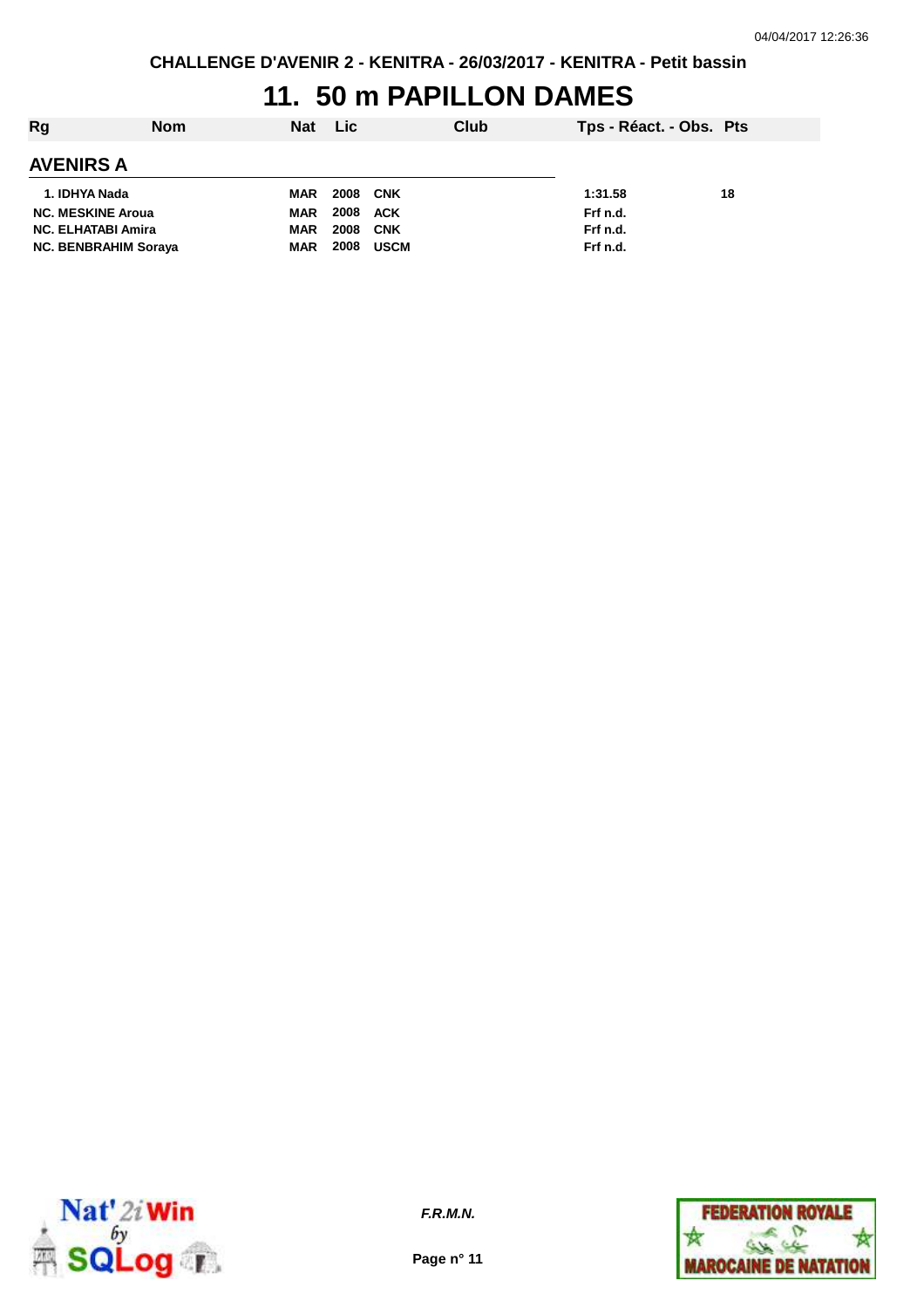## **12. 50 m PAPILLON MESSIEURS**

| Rg                      | <b>Nom</b> | <b>Nat</b> | <b>Lic</b> | Club        | Tps - Réact. - Obs. Pts |     |
|-------------------------|------------|------------|------------|-------------|-------------------------|-----|
| <b>AVENIRS A</b>        |            |            |            |             |                         |     |
| 1. AMRANI Ouweis        |            | MAR        | 2008       | <b>CNN</b>  | 46.59                   | 111 |
| 2. EL MECHRAFI Noamane  |            | <b>MAR</b> | 2008       | <b>USCM</b> | 47.66                   | 104 |
| 3. SAADANI Akram        |            | <b>MAR</b> | 2008       | ASS         | 49.72                   | 91  |
| 4. ELMAZOUNI Rayane     |            | <b>MAR</b> | 2008 CSN   |             | 51.28                   | 83  |
| <b>5. GHOUDANE Fadi</b> |            | <b>MAR</b> | 2008       | CSN         | 51.78                   | 81  |
| 6. NOUIRA Jad           |            | <b>MAR</b> | 2008       | <b>USCM</b> | 1:05.07                 | 40  |



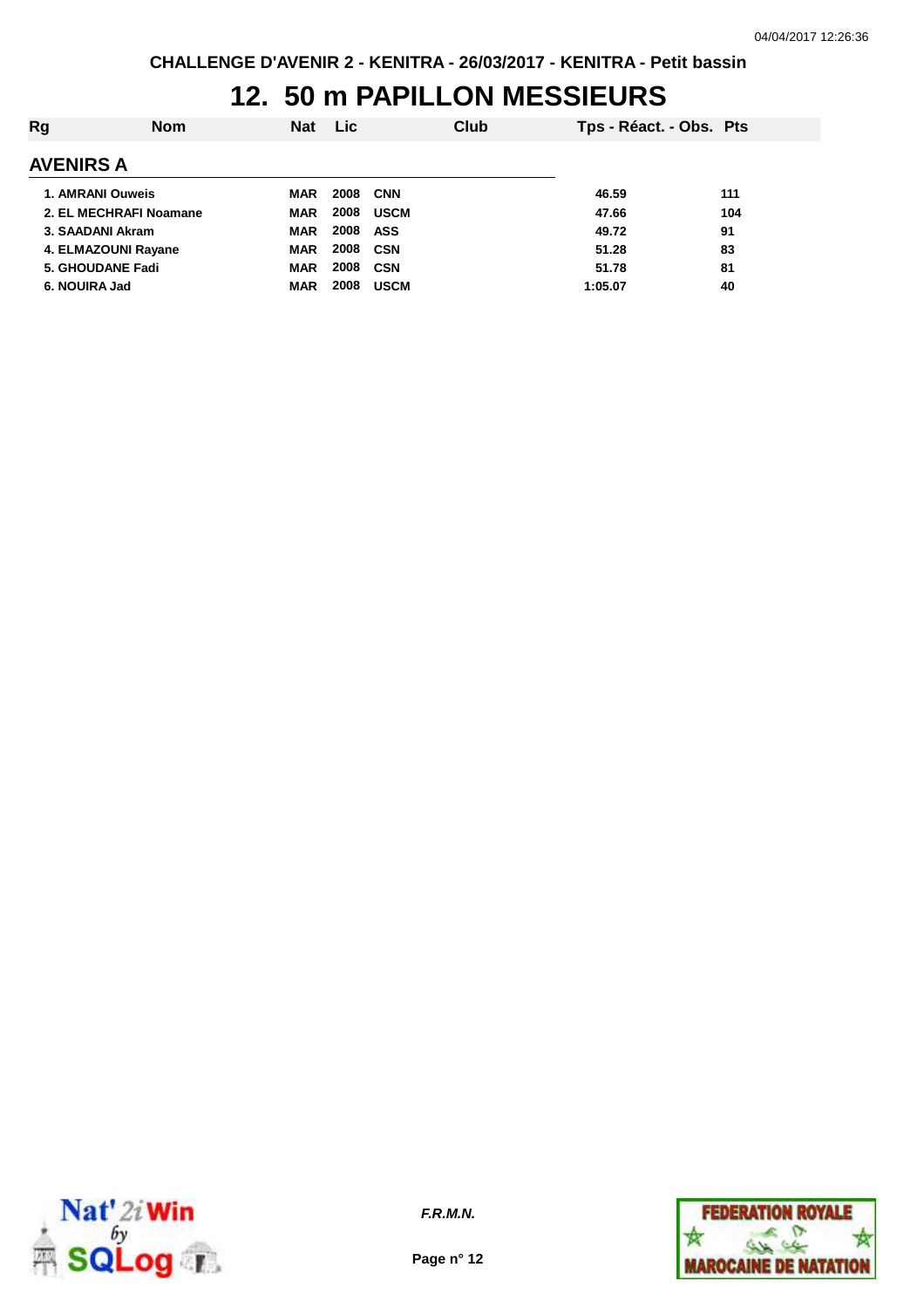## **13. 4 x 25 m 4 NAGES DAMES**

| <b>Rg</b>        | <b>Nom</b>               | Nat        | Lic      |                | Club | Tps - Réact. - Obs. Pts |   |  |  |  |  |
|------------------|--------------------------|------------|----------|----------------|------|-------------------------|---|--|--|--|--|
| <b>AVENIRS A</b> |                          |            |          |                |      |                         |   |  |  |  |  |
|                  | 1. BOUJENDAR Maria       | <b>MAR</b> | 2008     | <b>FUS</b>     |      | 1:41.43                 | 0 |  |  |  |  |
|                  | <b>ELAMRAOUI Ayat</b>    | <b>MAR</b> | 2008     | <b>FUS</b>     |      |                         | 0 |  |  |  |  |
|                  | <b>MARHFOUR Hiba</b>     | <b>MAR</b> | 2008     | <b>FUS</b>     |      |                         | 0 |  |  |  |  |
|                  | <b>SEJJARI Aya</b>       | <b>MAR</b> | 2008     | <b>FUS</b>     |      |                         | 0 |  |  |  |  |
|                  | 2. ANEB Nouhaila         | <b>MAR</b> | 2008     | <b>KAC</b>     |      | 1:49.28                 | 0 |  |  |  |  |
|                  | <b>SEMLALI Aya</b>       | <b>MAR</b> | 2008     | <b>KAC</b>     |      |                         | 0 |  |  |  |  |
|                  | <b>GUENDOUF Hiba</b>     | <b>MAR</b> | 2008     | <b>KAC</b>     |      |                         | 0 |  |  |  |  |
|                  | <b>OU-BERRI Sofia</b>    | <b>MAR</b> | 2008     | <b>KAC</b>     |      |                         | 0 |  |  |  |  |
|                  | 3. BOUSSNEN Zineb        | MAR        | 2008     | A.S.F.A.R      |      | 2:00.83                 | 0 |  |  |  |  |
|                  | <b>EL BAROUDI Rime</b>   | <b>MAR</b> | 2008     | A.S.F.A.R      |      |                         | 0 |  |  |  |  |
|                  | <b>EL MEKAOUI Nour</b>   | <b>MAR</b> | 2008     | A.S.F.A.R      |      |                         | 0 |  |  |  |  |
|                  | <b>ESSADIQ Riham</b>     | <b>MAR</b> | 2008     | A.S.F.A.R      |      |                         | 0 |  |  |  |  |
|                  | 4. AJANA Lina            | <b>MAR</b> | 2008     | <b>ASS</b>     |      | 2:04.28                 | 0 |  |  |  |  |
|                  | <b>EL GADIRI Safae</b>   | <b>MAR</b> | 2008     | <b>ASS</b>     |      |                         | 0 |  |  |  |  |
|                  | <b>ELADEL Rim</b>        | <b>MAR</b> | 2008     | <b>ASS</b>     |      |                         | 0 |  |  |  |  |
|                  | <b>HADDAD Hiba</b>       | <b>MAR</b> | 2008     | <b>ASS</b>     |      |                         | 0 |  |  |  |  |
|                  | 5. ACHIBANE Khawla       | <b>MAR</b> | 2008     | <b>CNN</b>     |      | 2:04.66                 | 0 |  |  |  |  |
|                  | <b>ALAOUI Safa</b>       | <b>MAR</b> | 2008     | <b>CNN</b>     |      |                         | 0 |  |  |  |  |
|                  | <b>BENMIMOUN Lina</b>    | <b>MAR</b> | 2008     | <b>CNN</b>     |      |                         | 0 |  |  |  |  |
|                  | <b>BENMIMOUN Sara</b>    | <b>MAR</b> | 2008     | <b>CNN</b>     |      |                         | 0 |  |  |  |  |
|                  | <b>NC. ARAB Sarah</b>    | <b>MAR</b> | 2008     | <b>USCM</b>    |      | Frf n.d.                |   |  |  |  |  |
|                  | <b>BENBRAHIM Soraya</b>  | <b>MAR</b> | 2008     | <b>USCM</b>    |      |                         |   |  |  |  |  |
|                  | RABHI Hiba               | <b>MAR</b> | 2008     | <b>USCM</b>    |      |                         |   |  |  |  |  |
|                  | <b>RABHI Nour</b>        | <b>MAR</b> | 2008     | <b>USCM</b>    |      |                         |   |  |  |  |  |
| <b>AVENIRS B</b> |                          |            |          |                |      |                         |   |  |  |  |  |
|                  | 1. BENSLIMANE Ghita      | <b>MAR</b> | 2009     | <b>CNN</b>     |      | 1:58.16                 | 0 |  |  |  |  |
|                  | <b>BOUTRACHEH Syrine</b> | MAR        | 2009     | <b>CNN</b>     |      |                         | 0 |  |  |  |  |
|                  | <b>BARAKAT Marwa</b>     | MAR        | 2009     | <b>CNN</b>     |      |                         | 0 |  |  |  |  |
|                  | <b>KHARMICH Ghita</b>    | MAR        | 2009     | <b>CNN</b>     |      |                         | 0 |  |  |  |  |
|                  | 2. DOUKALI Malak         | <b>MAR</b> | 2009     | <b>KAC</b>     |      | 1:59.25                 | 0 |  |  |  |  |
|                  | <b>TAHIR Lina</b>        | <b>MAR</b> | 2009     | <b>KAC</b>     |      |                         | 0 |  |  |  |  |
|                  | <b>ENNAMIRI Zeineb</b>   | <b>MAR</b> | 2010     | <b>KAC</b>     |      |                         | 0 |  |  |  |  |
|                  | <b>ELKHADIR Arbab</b>    | MAR        | 2009     | <b>KAC</b>     |      |                         | 0 |  |  |  |  |
|                  | 3. ALLA Lina             | <b>MAR</b> | 2009     | A.S.F.A.R      |      | 2:17.28                 | 0 |  |  |  |  |
|                  | <b>BAMHAOUED Meryem</b>  | MAR        |          | 2009 A.S.F.A.R |      |                         | o |  |  |  |  |
|                  | <b>CHAHID Alae</b>       | MAR        |          | 2009 A.S.F.A.R |      |                         | 0 |  |  |  |  |
|                  | <b>EL HADDAD Lamiae</b>  | MAR        |          | 2009 A.S.F.A.R |      |                         | 0 |  |  |  |  |
|                  | 4. ALOUACH Rim           | MAR        | 2009 ASS |                |      | 2:21.75                 | 0 |  |  |  |  |
|                  | <b>BENAZOUZ Nouha</b>    | MAR        | 2010 ASS |                |      |                         | 0 |  |  |  |  |
|                  | <b>LEBDAR Riham</b>      | MAR        | 2009     | <b>ASS</b>     |      |                         | 0 |  |  |  |  |
|                  | <b>OUADI Basma</b>       | MAR        | 2009     | <b>ASS</b>     |      |                         | 0 |  |  |  |  |
|                  |                          |            |          |                |      |                         |   |  |  |  |  |